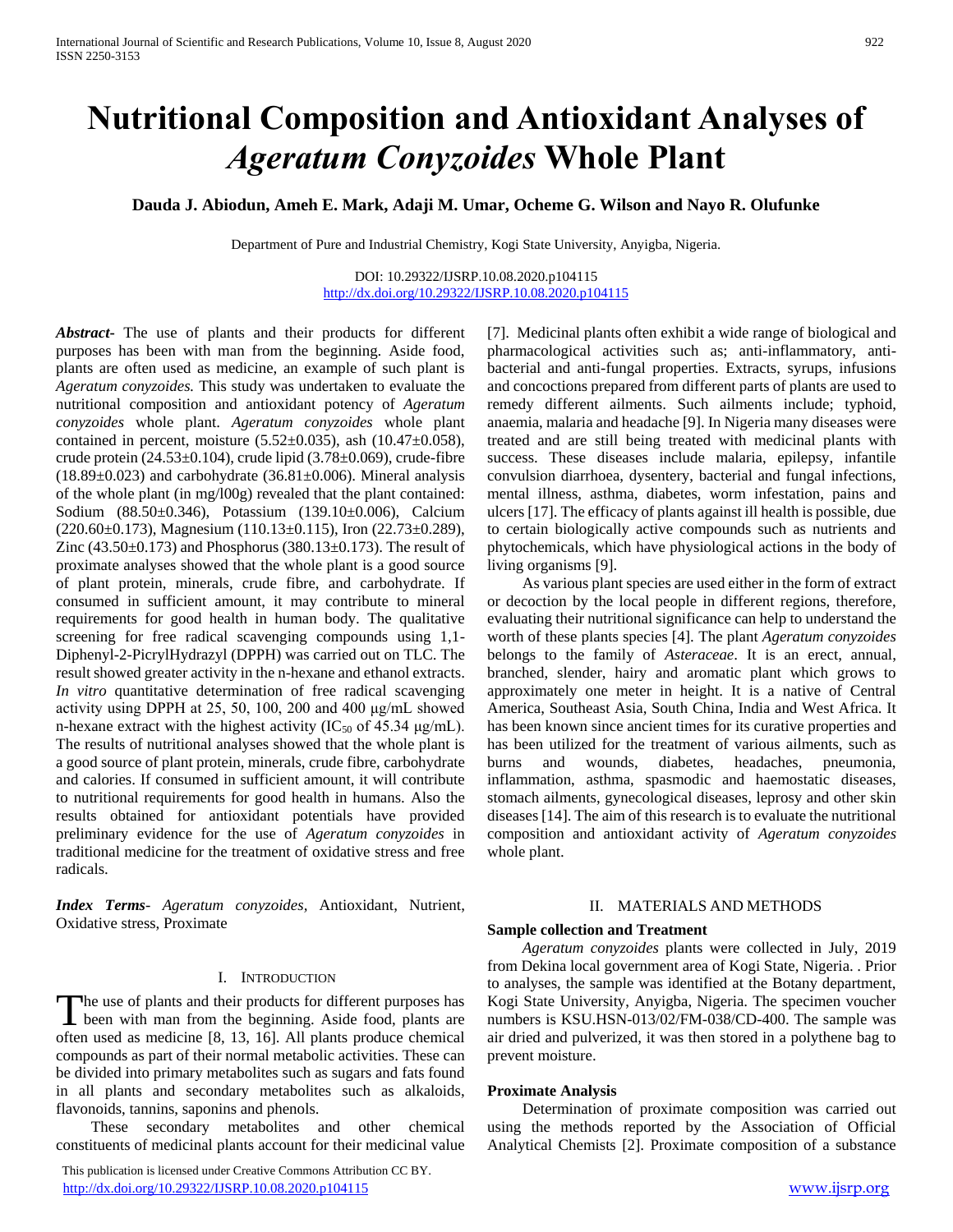constitutes the different classes of nutrients present in the samples such as carbohydrates, crude protein, crude fibre, crude lipid, ash content, moisture content and caloric value.

## **Mineral Analysis**

 The mineral content was determined according to the method described by [2]. Mineral elements (Ca, Mg, Zn and Fe) were determined using Atomic Absorption Spectrometry. After acid digestion of the plant, sodium and potassium were determined by Flame Emission Spectrometry. The phosphorus content was determined using Molybdate method with the aid of colorimeter.

## **Preparation and Extraction of Plant Sample**

 The whole plant was washed with clean water and air-dried under the shade for 14 days. It was ground to powder using wooden pestle and mortar. The powder was kept in moisture free container for further analysis. The powdered plant (75 g) was extracted sequentially with 600 mL each of n-hexane, acetone and ethanol using Soxhlet extractor for period of 3 hours. The percentage yields of the extracts were calculated.

## **Qualitative Determination of Free Radical scavenging compounds using DPPH**

 Freshly prepared DPPH solution (0.00591 g DPPH in 50 ml methanol) was sprayed on freshly developed TLC plate of each extract. Formation of yellow or white spot(s) against purple background indicates the presence of free radical scavenging compound(s).

## **Determination of** *in vitro* **Free Radical scavenging capacity using DPPH**

 The free radical scavenging capacity of the extracts were tested against a solution of DPPH (DPPH in methanol) using the method reported by [3]. Various concentration of the extract were prepared in methanol (25, 50, 100, 200, 400 µg/ml). The samples of the different concentration were mixed with 2 mL of the prepared DPPH. The mixture was shaken vigorously and allowed to stand in the dark at room temperature for 20 minutes. The absorbance was measured at 517 nm using UV-Visible Spectrophotometer for both samples and blank. Ascorbic acid (Vitamin C) at various concentrations was used as standard. Inhibition of free radical scavenging activity by DPPH in percent (I %) was calculated using the equation below:

$$
\%I = \{(A_{blank} - A_{sample}) / A_{blank}\} \times 100
$$
  
.......................................... (1)

## III. RESULTS AND DISCUSSION

## **Proximate Composition of** *Ageratum conyzoides* **(whole plant)**

 The proximate composition of the plant (Table 1 and Figure 1) shows low moisture content. This is of great importance, since high moisture is associated with increase in microbial activities during storage [10]. The ash content of the plant  $(11.78\pm0.03\%)$ , which represents the index of mineral elements present in the plant. The value obtained for the ash showed that the plant contained considerable amounts of inorganic elements. The crude protein content of the whole plant (*Ageratum conyzoides)* was found to be  $24.53\pm0.104$  %. The value obtained was higher when compared with the value obtained for the leaf and root (14.73%) and (9.89%) respectively as reported by [1]. This implies that the whole plant can serve as a good source of protein supplements.The crude fibre content of the whole plant is  $18.89 \pm 0.023$  %. The value obtained was low when compared with the value obtained for the leaf and root (23.50%) and (26.74%) respectively as reported by [1]. This value fall within the recommended age  $12 -$ 38 g/day depending on the age and sex [6]. Fibre diet promote the wave-like contraction that move food through the intestine, high fibre in food expands the wall of colon, easing the passage of waste. Fibre diet also lower cholesterol level in the blood, reduce risks of various cancers, blood diseases and improve general health and wellbeing of man [15]. The available carbohydrate content of the plant was found to be  $36.81 \pm 0.006\%$ . The value obtained is in close range when compared with the values reported by [1] for the leaf and root (36.84%) and (31.06%) respectively. This shows that the plant can also serve as a good source of carbohydrate and calories. Carbohydrate is an essential part of food because; it is the major storage substance in seeds of most cultivated plants and also, the main source of energy for human body [5].

#### **Table 1: Proximate composition of** *Ageratum conyzoides.*

| <b>Parameters</b>                                    | A. Conyzoides<br>palnt) |                   | (whole |
|------------------------------------------------------|-------------------------|-------------------|--------|
| IV. MOISTURE (% DW)                                  | XI.                     | $5.52 \pm 0.035$  |        |
| $V.$ ASH (% DW)                                      | XII.                    | $10.47 \pm 0.058$ |        |
| <b>CRUDE PROTEIN (%</b><br>VI.<br>DW)                | XIII.                   | $24.53 \pm 0.104$ |        |
| VII.<br>CRUDE FIBRE (%                               | XIV.                    | $18.89 \pm 0.023$ |        |
| DW)                                                  | XV.                     | $3.78 \pm 0.067$  |        |
| VIII.<br>CRUDE LIPID (%<br>DW)                       | XVI.                    | $36.81 \pm 0.006$ |        |
| <b>CARBOHYDRATE</b><br>IX.<br>$(\%$ DW)              | XVII.                   | $1168.80\pm0.006$ |        |
| $\mathbf{X}$<br><b>CALORIFICVALUE</b><br>(KCAL/100G) |                         |                   |        |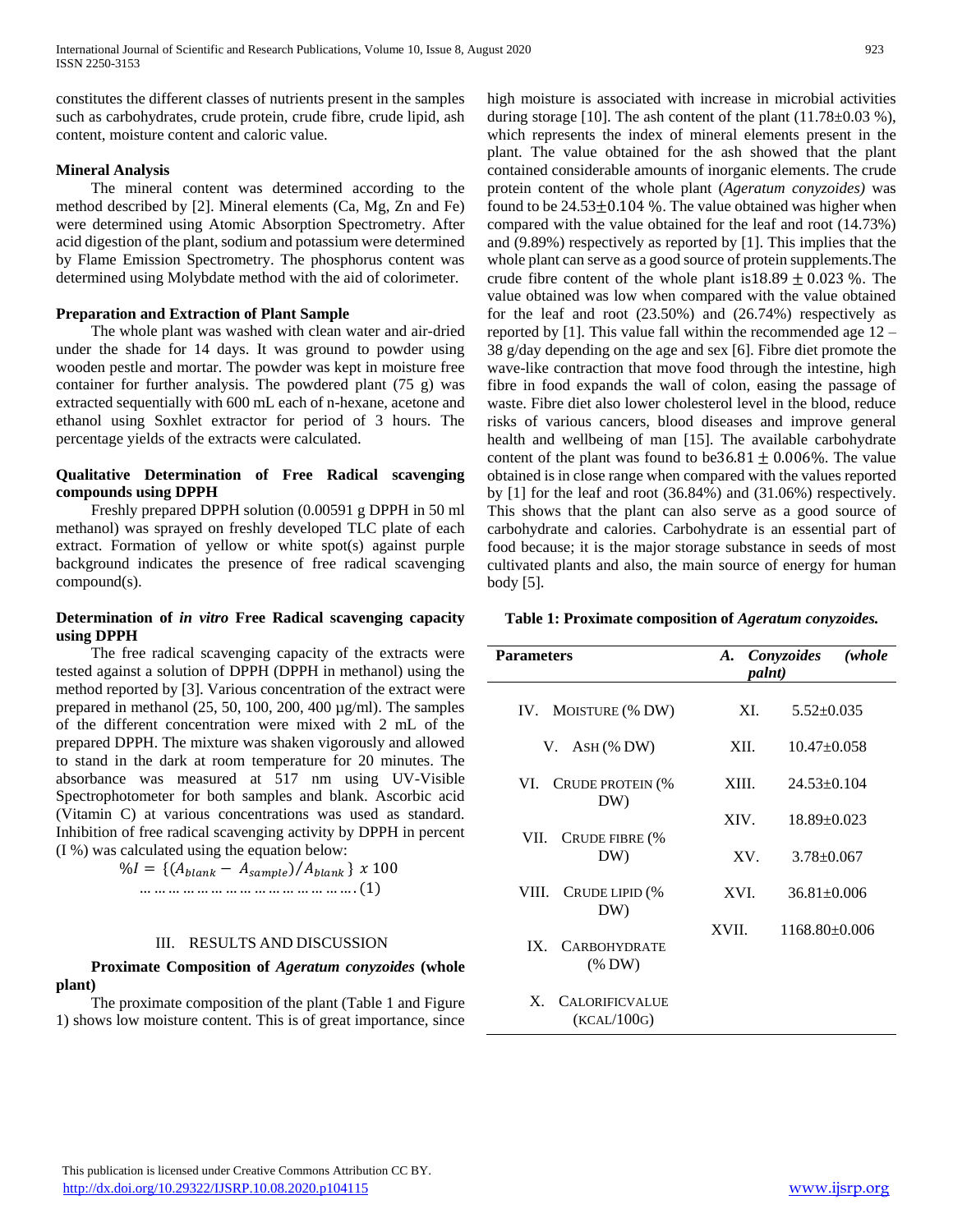

Values are *mean*  $\pm$  SE of three replicates



## **Mineral Analysis of** *Ageratum conyzoides* **(whole plant)**

 The results of mineral composition (Table 2 and Figure 2) revealed that phosphorus is the most abundant in the whole plant (380.13 mg/100g), followed by calcium, potassium, magnesium, sodium, zinc and iron, with the values in mg/100g of 220.60, 139.10, 110.13, 88.50, 43.50 and 22.73 respectively. The values are higher when compared with the values reported by [1] for the leaf and root, except for sodium (Figure 2). Concentrations of the mineral elements in the whole plant are low when considering the recommended daily allowance, except for zinc and iron [11]. Although the concentration of some mineral elements is low, however, the whole plant is still a good source of mineral elements.

| <b>Minerals</b> | Concentration $(mg/100 g)$ |      |
|-----------------|----------------------------|------|
| Sodium          | $88.50 \pm 0.346$          |      |
| Potassium       | $139.10\pm0.006$           |      |
| Calcium         | $220.60 \pm 0.173$         |      |
| Phosphorus      | $380.13 \pm 0.115$         |      |
| Magnesium       | $110.13 \pm 0.115$         |      |
| <b>Iron</b>     | $22.73 \pm 0.289$          |      |
| Zinc            | $43.50 \pm 0.173$          |      |
|                 | Values are                 | mean |
| $ -$            |                            |      |

**Table 2: Mineral composition of** *Ageratum conyzoides* **whole plant**

SE of three replicates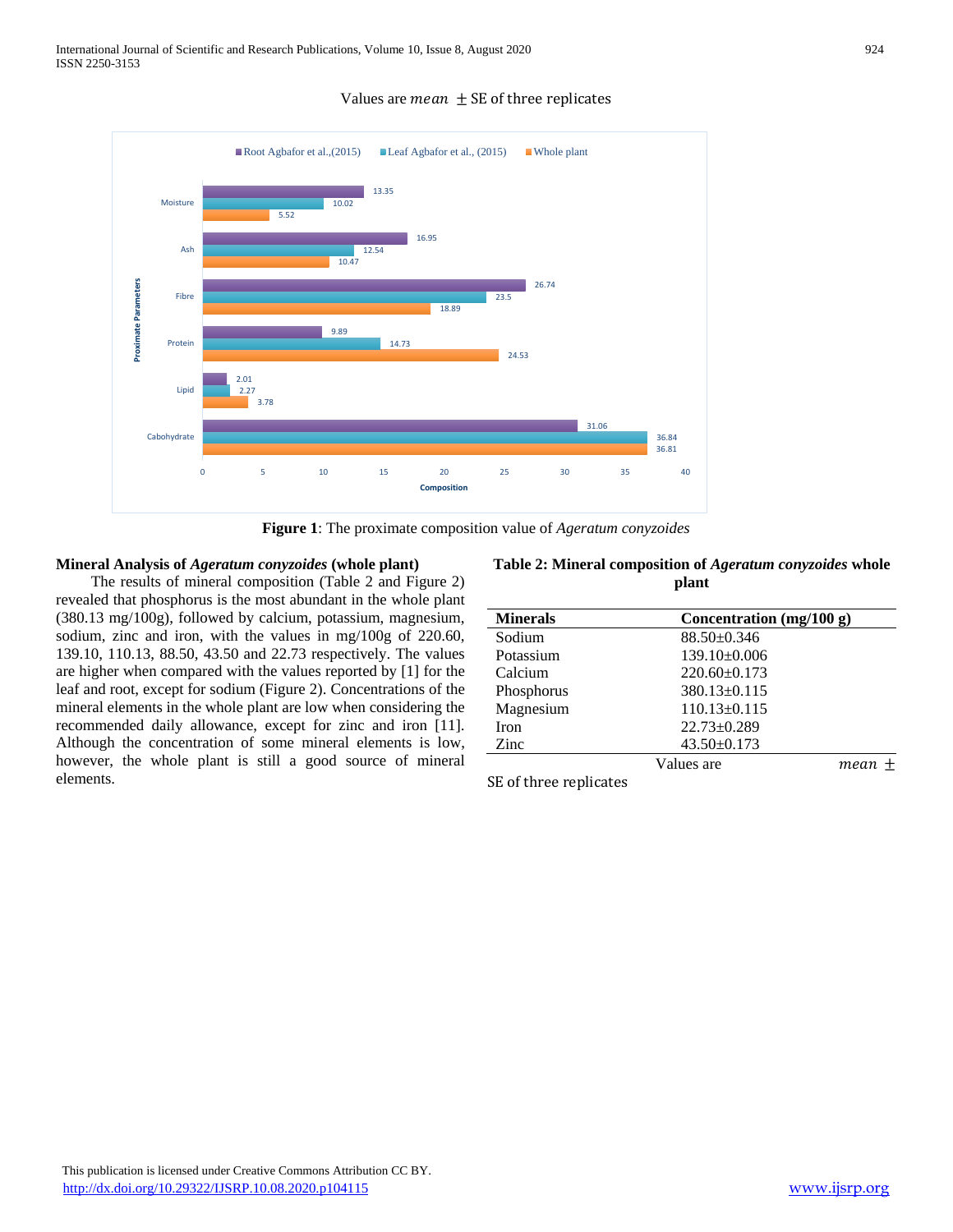

**Figure 2: Mineral composition of** *Ageratum conyzoides*

## **Qualitative free radical Scavenging Activity on DPPH**

 The presence of free radical scavenging compounds of the whole plant was observed in the n-hexane, acetone and ethanol extracts. However, a different degree of free radical scavenging activity was observed from the TLC plates (Table 3, Plates 1, 2 and 3). [12] reported that free radical scavenging compounds show yellow or white spots on the TLC plate. The n-hexane and ethanol extracts shows high potency as shown on the TLC plate.

## **Table 3: Qualitative free radical scavenging activity on DPPH**

| <b>Extracts</b>                                | <b>Inference</b> |
|------------------------------------------------|------------------|
| Acetone                                        |                  |
| n-Hexane                                       | $^{+++}$         |
| Ethanol                                        | $+++$            |
| Key: $+=$ slightly active; $++=$ highly active |                  |

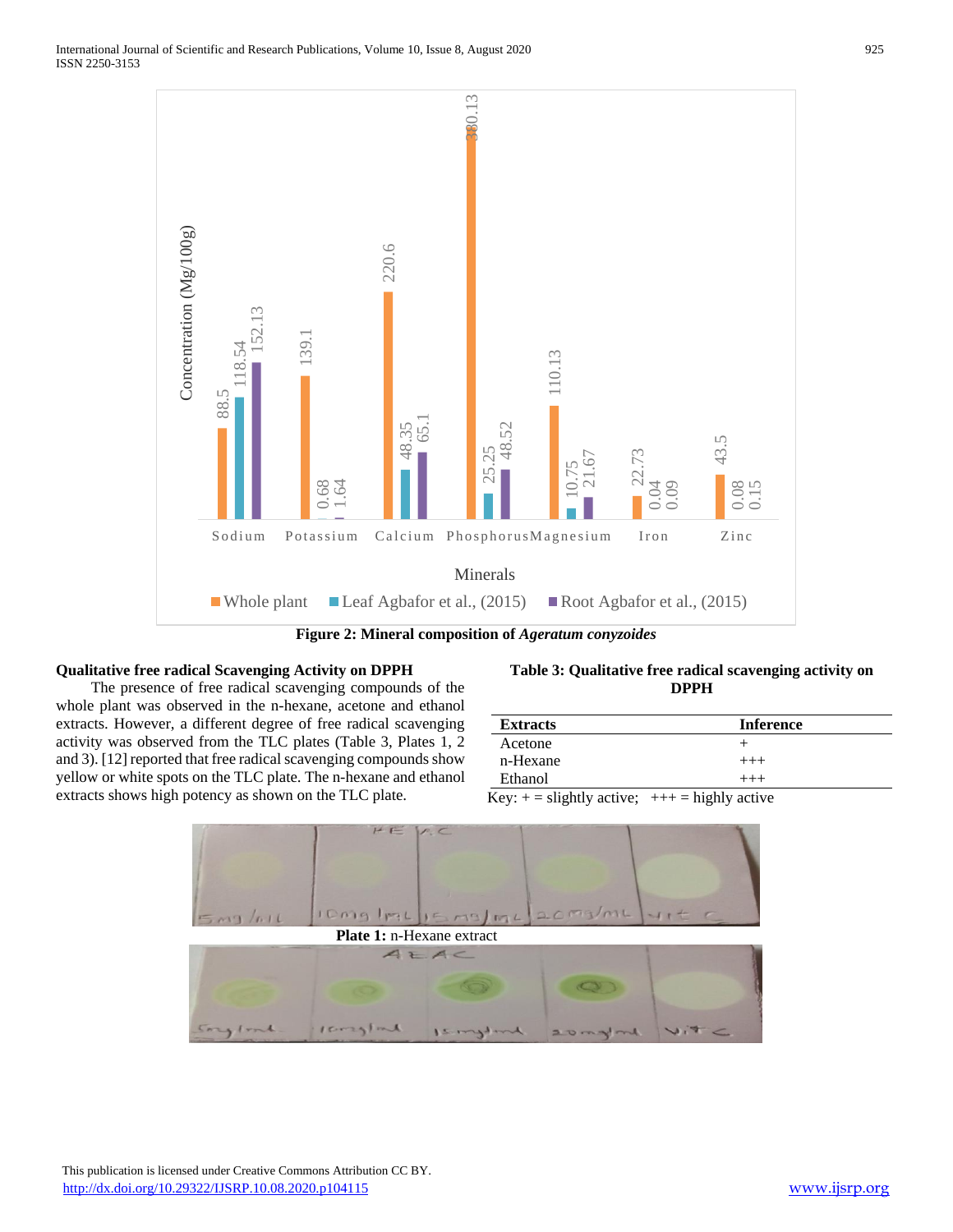

**Plate 3:** Ethanol extract **Figure 3:** Qualitative analysis of free radical scavenging activity on DPPH.

#### **Quantitative free radical scavenging activity using DPPH**

 The quantitative free radical scavenging activity of the whole plant (Table 4 and Figure 4), revealed that, the free radical scavenging potential of the extracts are concentration dependent. The n-hexane extract demonstrated the highest free radical scavenging potential (at 400 μg/mL) when compared with the other extracts. On the other hand, the acetone extract shows significant activity (at 400 μg/mL) when compared with the ethanol extract. The  $IC_{50}$  values revealed n-hexane extract to be more potent than the other extracts. N-hexane extract had  $IC_{50}$ value of 45.34  $\mu$ g/mL (Table 5). The lower the IC<sub>50</sub> value the more potent is the extract.

#### **Table 4: Quantitative analysis of Free radical scavenging activity using DPPH**

| S/N            | Concentration<br>$(\mu g/mL)$ |                     | Zone of inhibition $(\%)$ |                    |                  |  |
|----------------|-------------------------------|---------------------|---------------------------|--------------------|------------------|--|
|                |                               | n-Hexane<br>Extract | Acetone<br>Extract        | Ethanol<br>Extract | Ascorbic<br>acid |  |
|                | 25                            | $2.5 \pm 0.5$       | $9.8 \pm 0.3$             | $16.5 \pm 0.5$     | $86.5 \pm 0.5$   |  |
| 2              | 50                            | $10.5 \pm 0.5$      | $24.8 \pm 0.3$            | $20.6 \pm 0.3$     | $87.5 \pm 0.5$   |  |
|                | 100                           | $14.3 \pm 0.8$      | $28.5 \pm 0.5$            | $24.5 \pm 0.5$     | $87.5 \pm 0.5$   |  |
| $\overline{4}$ | 200                           | $45.3 \pm 0.8$      | $33.8 \pm 0.3$            | $28.8 \pm 0.3$     | $88.5 \pm 0.5$   |  |
|                | 400                           | $48.5 \pm 0.5$      | $39.5 \pm 0.5$            | $34.8 \pm 0.3$     | $99.5 \pm 0.5$   |  |

#### **Table 5: IC<sup>50</sup> Values of the extracts**

| Extracts      | $IC_{50}$ |
|---------------|-----------|
|               |           |
| Acetone       | 56.66     |
| Ethanol       | 54.93     |
| n-Hexane      | 45.34     |
| Ascorbic acid | 12.29     |
|               |           |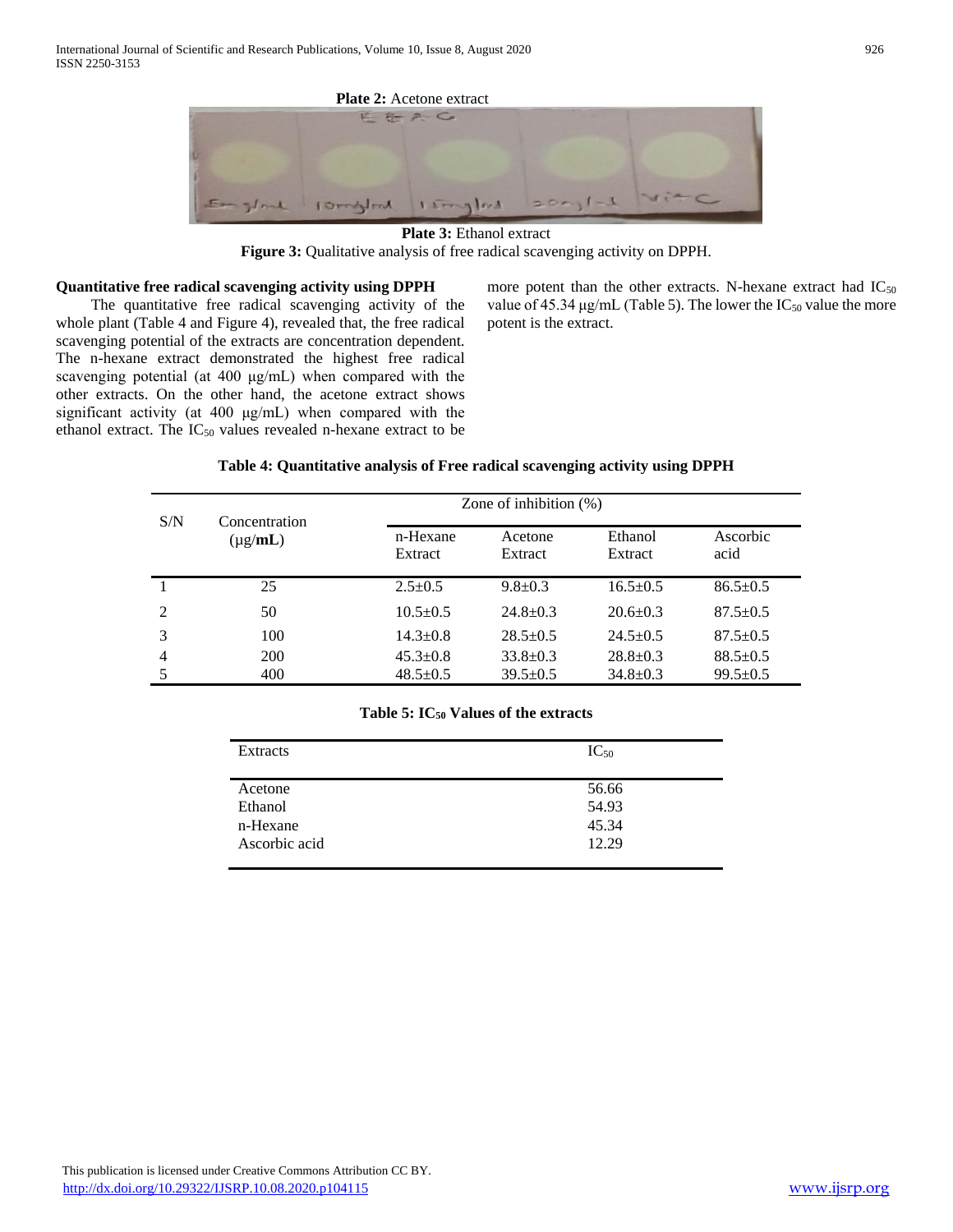

#### **Figure 4: Showing the Free Radical Scavenging activity of** *Ageratum conyzoides*

### XVIII. CONCLUSION

 The results of this study revealed that the whole plant of *Ageratum conyzoides* is a good source of plant protein, minerals, crude fibres, carbohydrate and calories. Therefore, if consumed in sufficient amount, the whole plant will contribute to nutritional requirements for good health in humans. However, there is need for toxicological studies to affirm the above statement. The extracts also demonstrated antioxidant activities with n-hexane extract showing the highest potency.

#### **REFERENCES**

- [1] Agbafor, K. N., Engwa, A. G. and I. K. Obiudu, I. K., (2015). Analysis of Chemical Composition of Leaves and Roots of Ageratum conyzoides: review of International Journal of Current Research and Academic review; ISSN: 2347-3215. 3(11): pp. 60-65.
- [2] Association of Analytical Chemists (AOAC), (2010). Official Methods of Analysis.16th edition, 4th Revision. Washington D. C. USA. 1121-1180.
- [3] Adesegun, S. A., Elech, N. A., Coker, N. A. and H. A. B. (2008). Antioxidant activity of methanolic extract of sapiumellioticum. Pakistan Journal of biological sciences, 11: 453-457
- [4] Adnan, M., Hussain, J., Tahir Shah, M., Shinwari, Z. K., Ullah, F., Bahader, A. and Watanabe,T. (2010). Proximate and nutrient composition of medicinal plants of humid and sub-humid regions in North-west Pakistan. Journal of Medicinal Plants Research, 4(4): 339-345.
- [5] Carpi, A. (2003). Carbohydrate. 'Vision learning'. CHE 2 (5): Retrieved from http://www.visionlearning.com/library/moduleviewer.php?mid=61. Retrieved on 17/09/2019.
- [6] Copeland, L. O. (1976). Principles of Seed Science and Technology, Burgerss Publishing Company, Michigan. Pp 37-51.
- [7] Daniel, M. (2016). Medicinal plants: chemistry and properties. E-Book-PDF. (13; 978-4279-9), CRC press.
- [8] Devendran, G. and Balasubramanian, U. (2011).Qualitative Phytochemical Screening and Gc-Ms analysis of Ocimum sanctum L.leaves. Asian Journal of Plant Science and Research; 1(4): 44¬-48.

 This publication is licensed under Creative Commons Attribution CC BY. <http://dx.doi.org/10.29322/IJSRP.10.08.2020.p104115> [www.ijsrp.org](http://ijsrp.org/)

- [9] Edeoga, H. O., Okwu, D. E. and Mbaebie, B. O. (2005). Phytochemical constituents of some Nigerian medicinal plants. African Journal of Biotechnology, 4 (7): 685-688.
- [10] Enujiugha, U. N. and Akanbi, C. T. (2005). Compositional changes in Africa oil bean seeds during thermal processing. Pakistan Journal of Nutrition. 4(1): 27-31.
- [11] FND, (2002). Food and Nutritional Board, Institute of Medicine. National Academy of Sciences. Dietary Reference intake for Energy, Carbohydrate, Fibre, Fat, Fatty acids, Cholesterol, Protein and Amino acids (Micronutrients). Retrieved on 30th April, 2019 from www.nap.edu. Pp 23- 51.
- [12] Halilu, M. E., Akpulu, I. K., Agunu, A., Ahmed, A. and Abdurahman, E. M. (2008). Evaluation of Parinari curatetellifolia Planch Ex Benth (Chrysobalanaceae), Nigerian Journal of Basic and Applied Sciences. 16(2): 281-285.
- [13] Iwu, M. M. and Gbodossou, E. (2000). The role of traditional medicine. The Lancet, 356, S3.
- [14] Kamboj, A. and Saluja, A. K. (2008). Ageratum conyzoides L.: A review on its phytochemical and pharmacological profile. International Journal of Green Pharmacy (IJGP), 2 (2): 59-68.
- [15] Kang, J. (2013). Digestion and absorption. In Nutrition and Metabolism in Sports, Exercise and Health. Routledge. Pp150-175.
- [16] Ogunkunle, A. T. J. and Ladejobi, T. A. (2006). Ethnobotanical and phytochemical studies on some species of Senna in Nigeria. African Journal of Biotechnology, 5 (21): 2020-2023.
- [17] Papadakis, M. A. and McPhee, S. J. (2019). Current medical diagnosis and treatment. McGraw-Hill. Retrieved from http://thuvienso.Vanlanguni.edu.vn/handle/Vanlang-TV/13425.

#### AUTHORS

**First Author -** Dauda J. Abiodun, (M.Sc, B.Sc) Kogi State University, Anyigba, Nigeria

daudajoseph@kogistateuniversity.edu.ng

**Second Author –** Ameh E. Mark, (PhD, M.Sc, B.Sc)

Kogi State University, Anyigba, Nigeria

markameh2004@yahoo.com

**Third Author –** Adaji M. Umar (M.Sc, B.Sc)